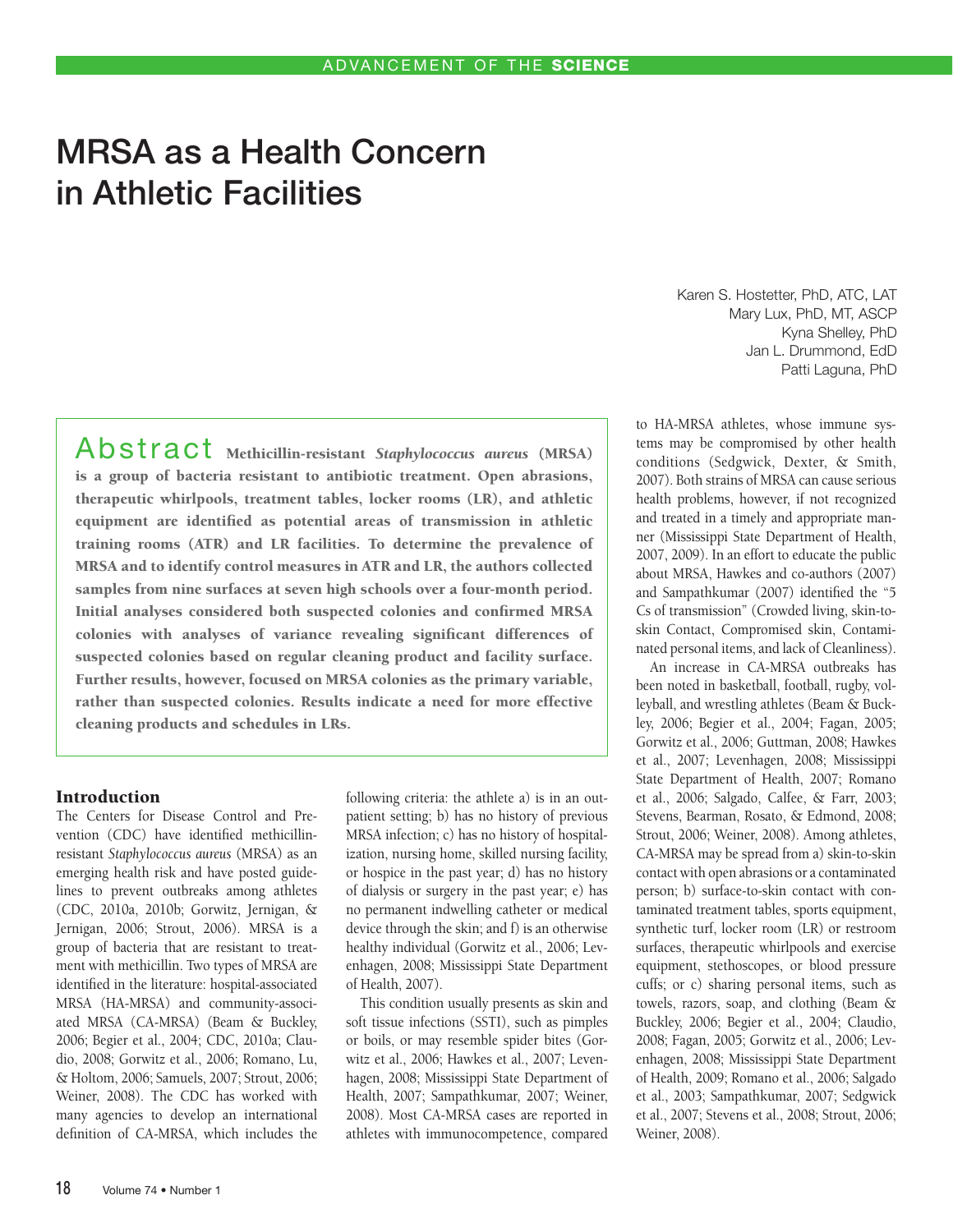# TABLE 1

## Pathogen Control Plans by Facility

| <b>Facility</b>          | <b>Cleaning</b>  | <b>Athletic Training Room</b>    |                            |                         | <b>Athletic Training Room</b> |                        |                      |  |
|--------------------------|------------------|----------------------------------|----------------------------|-------------------------|-------------------------------|------------------------|----------------------|--|
| (# of Athletes*)         | <b>Implement</b> | <b>Product No Intervention</b>   |                            |                         | <b>Product Intervention</b>   |                        |                      |  |
|                          |                  | <b>Treatment</b><br>table        | <b>Taping</b><br>table     | <b>Countertop</b>       | <b>Treatment</b><br>table     | <b>Taping</b><br>table | <b>Countertop</b>    |  |
| А<br>(142 <sup>a</sup> ) | Cloth towel      | Whizzer<br>ea. ath. <sup>b</sup> | Whizzer<br>ea. ath.        | Whizzer daily           | Cavicide<br>daily             | Cavicide<br>daily      | Cavicide<br>daily    |  |
| B<br>(221)               | Cloth towel      | Whizzer<br>ea. ath.              | Whizzer<br>NR <sup>c</sup> | Whizzer rarely          | Cavicide<br>ea. ath.          | Cavicide<br>ea. ath.   | Cavicide<br>ea. ath. |  |
| C                        | Cloth or         | Whizzer                          | Whizzer                    | Whizzer                 | Cavicide                      | Cavicide               | Cavicide             |  |
| (402)                    | paper towel      | daily                            | daily                      | <b>NR</b>               | hourly                        | hourly                 | hourly               |  |
| D<br>(484)               | Cloth towel      | Sanizide<br>hourly               | Sanizide daily             | Sanizide<br>daily       | Lysol<br>ea. ath.             | Lysol<br>ea. ath.      | Lysol<br>ea. ath.    |  |
| E                        | Cloth towel      | <b>Matt Kleen</b>                | Matt Kleen                 | <b>Matt Kleen</b>       | Lysol                         | Lysol                  | Lysol                |  |
| (186)                    |                  | ea. ath.                         | daily                      | daily                   | daily                         | daily                  | daily                |  |
| F (Control)              | Cloth towel      | Sanizide                         | Sanizide                   | Sanizide                | Sanizide                      | Sanizide               | Sanizide             |  |
| (390)                    | and filter box   | daily                            | daily                      | daily                   | daily                         | daily                  | daily                |  |
| G                        | Paper towel      | Bleach H <sub>2</sub> 0          | Bleach H <sub>2</sub> 0    | Bleach H <sub>2</sub> 0 | Lysol                         | Lysol                  | Lysol                |  |
| (369)                    |                  | weekly                           | weekly                     | weekly                  | hourly                        | hourly                 | hourly               |  |
|                          |                  |                                  |                            |                         |                               |                        |                      |  |

 $*$ Total number of athletes = 2194.

<sup>a</sup> Site had two ATR facilities.

**b** After each athlete.  $c$  NR = Not reported.

Infection control measures in the delivery of health care are vitally important to protect all high-risk groups, including athletes, from CA-MRSA (Romano et al., 2006). The CDC (2010b) and others emphasize good personal hygiene as the key to prevention and control of CA-MRSA outbreaks (Beam & Buckley, 2006; Gorwitz et al., 2006; Guttman, 2008; Mississippi State Department of Health, 2007, 2009; Strout, 2006). Such practices among athletic groups include frequent hand washing, covering abrasions or seeping wounds, disallowing athletes with open wounds in whirlpools or saunas, discouraging shared personal items, requiring showers after all practices and games, wearing sandals in showers, isolating athletes who have infections, and washing protective gear after each use (Adams, 2008; Beam & Buckley, 2006; CDC, 2010a; Fagan, 2005; Gorwitz et al., 2006; Guttman, 2008; Hawkes et al., 2007; Mississippi State Department of Health, 2007, 2009; Romano et al., 2006; Salgado et al., 2003; Sampathkumar, 2007; Samuels, 2007; Sedgwick et al., 2007; Strout, 2006; Weiner, 2008).

The risk factors for MRSA apply directly to the athletic training setting and have the potential to increase the prevalence of CA-MRSA acquisition (Beam & Buckley, 2006). Since MRSA can be transmitted by skin-to-skin contact, or surface-to-skin contact through any break in the cutaneous layer of skin, health care providers in the athletic setting (i.e., certified athletic trainers [AT]) are encouraged to take a proactive approach to prevention and control (Newell, 2007). Recommended infection control measures use terms such as "frequently," "regular intervals," "routinely," "thoroughly," and "cleaning schedule," but do not define such terms. Additionally, while antimicrobial treatment is recommended, specific products are not identified (Fagan, 2005; Guttman, 2008; Hawkes et al., 2007; Levenhagen, 2008; Mississippi State Department of Health, 2007, 2009; Romano et al., 2006; Sedgwick et al., 2007; Strout, 2006; Weiner, 2008). Prevention is vital to maintaining a safe, healthy environment in which athletes can participate

without the risk of contracting a potentially harmful pathogen (Fagan, 2005).

The need for prevention and control methods is understood, but data regarding the efficacy of such methods in athletic facilities is lacking. Well-designed studies that are specific to the athletic setting are difficult to find, and are needed to identify the prevalence, risk factors, and efficient CA-MRSA prevention and treatment strategies in athletic facilities (Beam & Buckley, 2006; Hawkes et al., 2007; Montgomery, Ryan, Krause & Starkey, 2010; Salgado et al., 2003; Stanforth, Krause, Starkey & Ryan, 2010). Until the level of contamination for environmental sources and surfaces of acquisition are known, transmission of CA-MRSA in athletic facilities will continue (Beam & Buckley, 2006). Therefore, the purpose of our study was to assess the prevalence of *Staphylococcus aureus,* specifically CA-MRSA, in relation to cleaning schedules and cleaning products used in high school athletic training rooms (ATR) and LR facilities.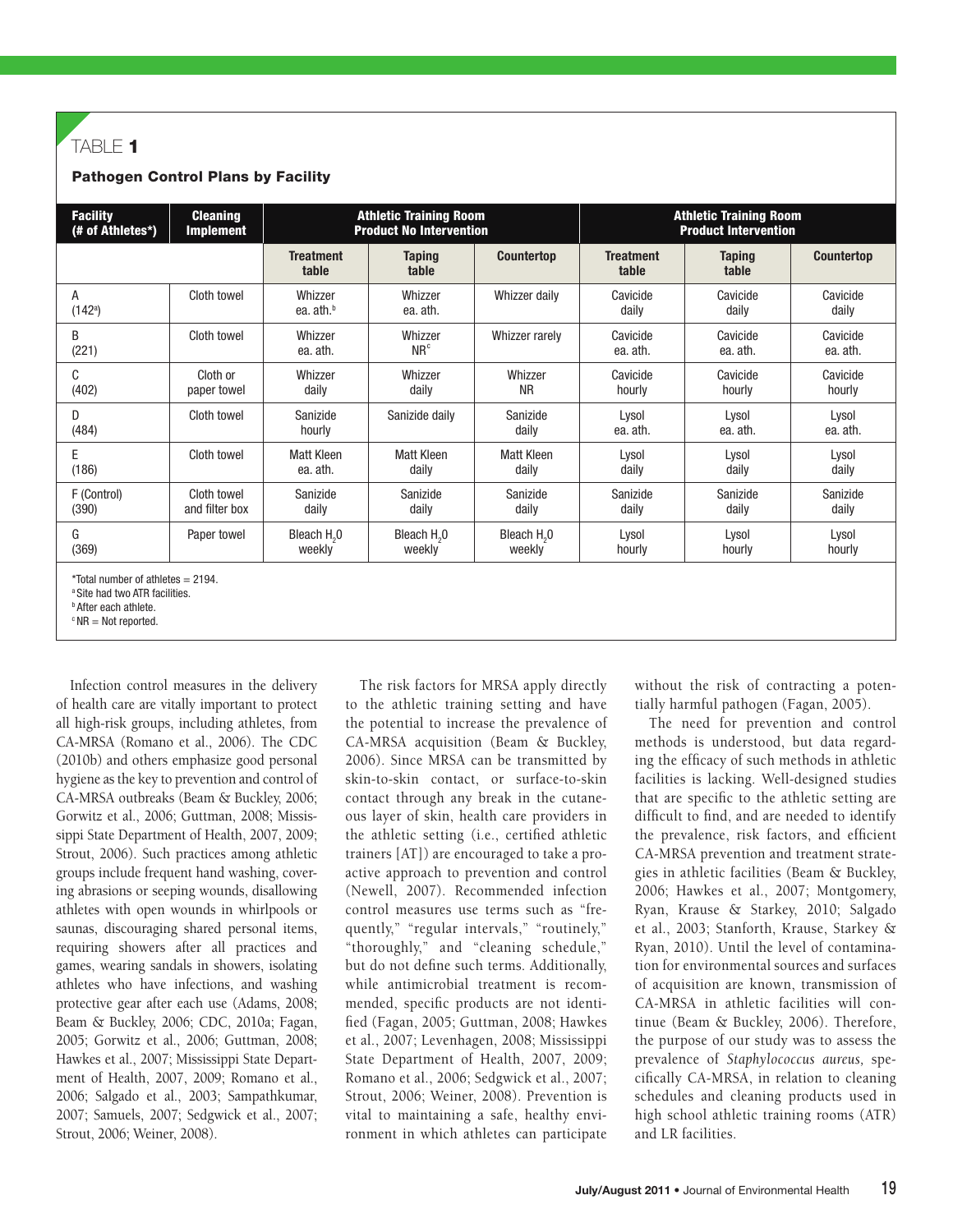# TABLE 2

# Positive MRSA Cultures and Active Ingredients of Cleaning Products Used in Athletic Training Rooms

| <b>Nonintervention</b><br><b>Active Ingredients</b><br><b>Product</b> |                                                                                         |            | <b>Cleaning Schedule</b>            |                |              |        | <b>Confirmed MRSA</b><br><b>Cultures</b> |
|-----------------------------------------------------------------------|-----------------------------------------------------------------------------------------|------------|-------------------------------------|----------------|--------------|--------|------------------------------------------|
|                                                                       |                                                                                         |            | <b>After Each</b><br><b>Athlete</b> | <b>Hourly</b>  | <b>Daily</b> | Weekly |                                          |
| <b>Bleach water</b>                                                   | Sodium hypochlorite CAS# 7681-52-9                                                      | $5% - 10%$ |                                     |                |              | 1      |                                          |
| (paper towel)                                                         | Sodium hydroxide CAS# 1310-73-2                                                         | $< 1\%$    |                                     |                |              |        |                                          |
| <b>Matt Kleen</b><br>(cloth towel)                                    | Alkyl 60% C14, 30% C16, 5% C12, 5%<br>2.25%<br>C18) dimethyl benzyl ammonium chlorides  |            | 0                                   |                | $\mathbf{0}$ |        | $\Omega$                                 |
|                                                                       | 2.25%<br>Alkyl (68% C12, 32% C14) dimethyl ethyl-<br>benzyl Ammonium chlorides          |            |                                     |                |              |        |                                          |
| Sanizide<br>(cloth towel)                                             | n-Alkyl (60% C14, 30% C16, 5% C12, 5%<br>C18) dimethyl benzyl ammonium chlorides        | 0.105%     |                                     | 0              | $\mathbf{0}$ |        | 0                                        |
|                                                                       | n-Alkyl (68% C12, 32% C14) dimethyl<br>ethylbenzyl ammonium chlorides                   | 0.105%     |                                     |                |              |        |                                          |
| Whizzer<br>(cloth or paper towel)                                     | Octyl decyl dimethyl ammonium chloride<br>1.30%                                         |            |                                     |                |              |        |                                          |
|                                                                       | Didecyl dimethyl ammonium chloride<br>Alkyl (C14, 50%; C12, 40%; C16, 10%)              | 1.953%     | $\overline{2}$                      |                |              |        | 3                                        |
|                                                                       | Intervention Product in Athletic Training Room Only                                     |            |                                     |                |              |        |                                          |
| Cavicide<br>(cloth or paper towel)                                    | Isopropanol 17.200%, diisobutylphenoxy-<br>ethyl dimethyl benzyl ammonium chloride      | 0.28%      | $\mathbf{0}$                        | $\mathbf{0}$   |              |        |                                          |
| Lysol<br>(cloth or paper towel)                                       | Alkyl (67% C.2, 25% C.4. 7% C.e. 1%<br>Ca-C,rC,t) dimethyl benzyl ammonium<br>chlorides | 0.086%     | $\mathbf{0}$                        | $\overline{2}$ | $\Omega$     |        | $\overline{2}$                           |
|                                                                       | Alkyl (50% Cm, 40% C12, 10% C, s)<br>dimethyl benayl ammonium chlorides                 | 0.0216%    |                                     |                |              |        |                                          |

# **Methods**

Permission to collect cultures from athletic facility surfaces was acquired from administrators at seven high schools. Although no samples from human subjects were obtained, institutional review board approval was obtained due to a risk of increased exposure to MRSA with an imposed cleaning schedule that was less frequent than each school's regular cleaning schedule. Vinyl gloves were worn during sample collection and assessment of cultures in order to reduce the risk of exposure to CA-MRSA or other pathogens.

Prior to culture collection the ATs were asked to complete a brief questionnaire for demographic data, such as number of male and female athletes, number of suspected and confirmed cases of CA-MRSA in the previous year, and information on pathogen control plans used in the ATR and LR, such as cleaning schedule, cleaning product,

and cleaning implement (Table 1). One site indicated the use of Eagle 5000 electronic air purification system (EAPS) in the ATR and boys' LR as part of the cleaning protocol. Filter boxes are used for smoke, odor, and microbial control and are available commercially. Other sites used bleach water, Matt Kleen, Sanizide, and Whizzer in the ATR. Table 2 provides information about the active ingredient for each product and the number of positive MRSA cultures.

Statistics were primarily descriptive in nature; they included simple frequencies to assess the number of suspected MRSA colonies and to compare surfaces as well as intervention/nonintervention phases. Due to the small number of confirmed MRSA outcomes, significance testing was restricted to the use of analysis of variance (ANOVA) for determining if facility room (three levels: ATR, Boys' LR, Girls' LR) made a difference in number of suspected MRSA colonies. The researcher

hypothesized that the boys' LR would have higher numbers of suspected MRSA colonies than either of the other rooms. To allow for violation of the assumptions of this test, significance level was set at .01. Locker room cleaning products and schedules were not as complete, with three sites unable to access information due to inconsistent custodial schedules or personnel changes during the study timeline. Of the four other sites, one used Matt Kleen, two used Sanizide, and one site used Whizzer.

An ABAB experimental design was implemented in which the baseline condition of "regularly used disinfecting product and schedule" (A) was randomly assigned an imposed cleaning product and schedule (B) in the ATR. The imposed cleaning product was one of two disinfecting agents randomly selected from the list of U.S. Environmental Protection Agency (U.S. EPA)–approved MRSA disinfectants (Cavicide: U.S. EPA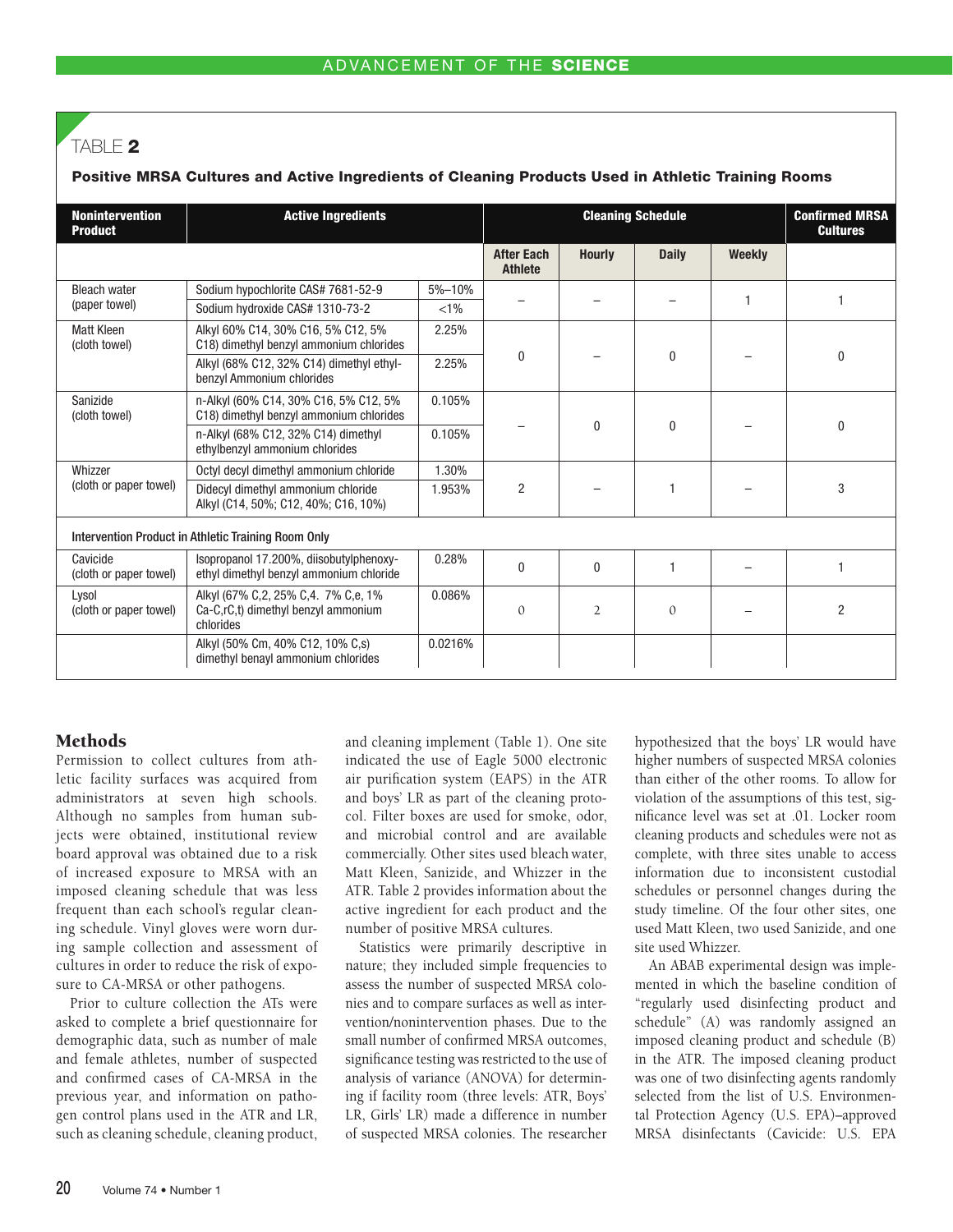# $FIGURF$  1

Image of CHROMagar MRSA



Used by permission from www.CHROMagar.com.

#46781-6 and Citrus Scent Lysol Brand Antibacterial Kitchen Cleanser II: EPA #777-91), and were different than the regular cleaning products used at each school. The intervention cleaning schedule was after each athlete, every hour, or daily. The AT at each site was provided with a spray bottle with either Cavicide or Lysol with assurance that more cleaning product would be provided if needed.

Each AT was instructed to follow the product guidelines for use indicated on the cleaning product label and was asked to use the normal cleaning implement (Table 1) with the product. All participants consented to follow and use the imposed cleaning schedule and product in the athletic training room during the intervention months of September and November. Each site was visited biweekly to offer additional product or assistance and to note compliance with the protocol. While it was not possible to rely on first-hand observation of compliance, conversations with ATs on site indicated they followed the intervention protocol. No obvious departures from the prescribed protocol were noted and no

disruptions or problems adhering to the prescribed protocol were reported. No intervention was imposed on the LRs because of the lack of oversight in those areas, although data were collected in those facilities following the same schedule as in the ATRs.

#### Sample Collection

Samples were collected from nine surfaces (treatment tables, taping tables, countertops in the ATRs, and floors, benches, and showers in both boys' and girls' LRs) from the seven high schools on eight separate collection dates from August through November 2009. Eight cultures from each of the surfaces were obtained from each school for a total of 656 cultures (one site had two ATRs). Each school used its regular cleaning product and cleaning schedule in the ATR during August and October, and the imposed cleaning product and schedule during September and November. The cleaning product and schedule for the LRs did not change.

Cultures were collected with 50 mm Rodac contact plates filled with mannitol salt agar with a convex surface that allowed for easy culture sampling by pressing the plates onto a surface. Each plate was labeled with an indelible marker as to the exact location and date from which the culture was obtained. The plates included a grid for simplified enumeration of bacterial colonies.

A bacterial colony consists of a mass of bacterial cells arising from a single organism. Most bacterial media contain 0.5% sodium chloride, but mannitol salt agar contains 7.5% sodium chloride to inhibit many common isolated bacteria. The differential aspect of the agar is the addition of the sugar, mannitol, and the pH indicator, phenol red. Common organisms that survive in the high salt concentration are staphylococci. Of the staphylococci, only *S. aureus* will ferment mannitol. The fermentation of mannitol produces acid products that cause a color change (from orange-red to bright yellow) in the medium. This color change indicates the presumptive presence of *S. aureus*.

The *S. aureus* colonies identified on mannitol salt agar were confirmed as MRSA by use of CHROMagar MRSA. CHROMagar MRSA allows for differentiation between MRSA and other variants by using a specific chromogenic agar. The colonies of MRSA demonstrated a mauve color while other bacteria, including other types of *S. aureus*, demonstrated either a blue or white color (Figure 1).

Each plate was placed in a standard incubator, set at 35°C–37°C (98.6°F) for 18 to 48 hours. After evaluation for MRSA, each contact plate was placed in a biohazard waste bag before being placed in an autoclave set at 121°C at 25 pounds per square inch (psi) for 15 minutes.

## **Results**

The variables measured were number of colonies of *S. aureus*, labeled as *suspected MRSA,* and the number of positive MRSA colonies, labeled as *confirmed MRSA.* Suspected MRSA colonies presented with morphology and color consistent with *S. aureus* on Rodac plates, and were transferred to CHROMagar MRSA plates. Positive MRSA colonies displayed a mauve color on the CHROMagar MRSA contact plates (Figure 1). Statistics were primarily descriptive in nature; they included simple frequencies to assess the number of suspected *S. aureus*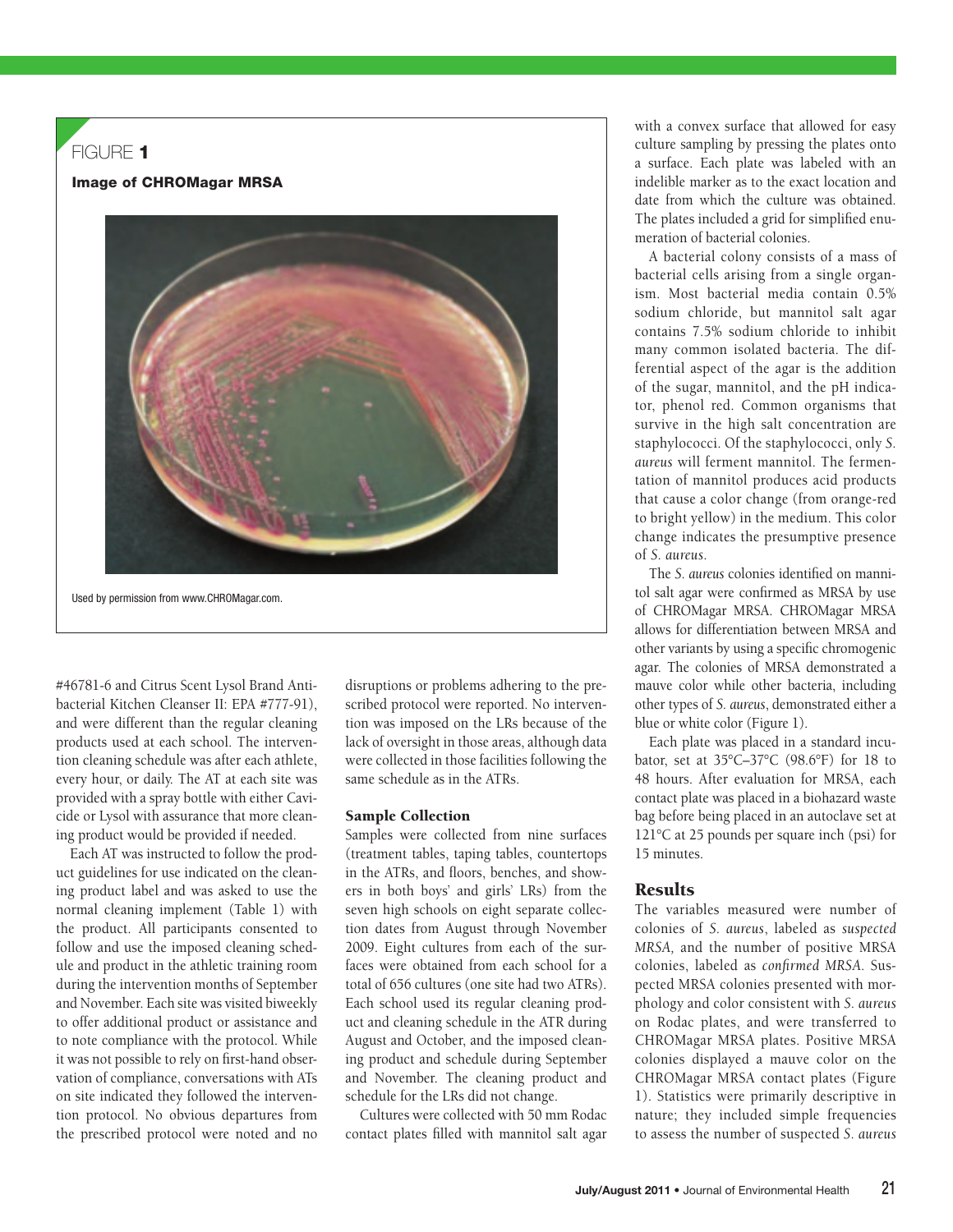colonies and to compare surfaces as well as intervention/nonintervention phases. Due to the small number of confirmed MRSA colonies, significance testing was restricted to the use of ANOVA for determining if facility room (ATR, Boys' LR, Girls' LR) made a difference in number of suspected MRSA colonies. The researcher hypothesized that the boys' LR would have higher prevalence of suspected MRSA colonies than either of the other rooms. To allow for violation of the assumptions of this test, significance level was set at .01.

Facilities that used bleach and bleachwater solutions in the LRs had significantly more suspected colonies than facilities that used other regular cleaning products (Sanizide, Matt Kleen, and Whizzer) (*p* < .001). The following information addresses the percentages of positive MRSA cultures (rather than suspected *S. aureus* colonies) found on the nine surfaces.

### Athletic Training Rooms

Of the 656 cultures collected (80–96 per high school), MRSA colonies were detected in each high school, ranging from 4 to 16 positive MRSA cultures out of 80–128 (5%– 18.8%) surface contacts (Table 3). Four schools were void of positive MRSA cultures in the ATR. Three of the seven ATRs presented positive MRSA cultures when no intervention was imposed (treatment tables [1/32], taping tables [1/32], and counter tops [2/32]), compared to just two schools when an intervention product and schedule were imposed (taping tables [2/32] and counter tops [1/32]) (Figure 2).

#### Locker Rooms

Of the 67 positive MRSA cultures collected during this study, 60 (89.6%) were found in LR facilities (Figure 3). Contrary to what was hypothesized, the girls' LR surfaces presented the highest rate of positive MRSA cultures, followed by the boys' LR and ATR surfaces. Figures 4 and 5 show the rates of positive MRSA cultures compared to LR cleaning products and schedules, respectively. The rate of positive MRSA cultures was also assessed by the type of flooring found in the LR facilities. The highest rate of MRSA was found in both girls' and boys' LRs where carpet was present, followed by concrete and tile (Figure 6).

TABLE 3

#### MRSA Cultures Detected in Locker Rooms by Site

| <b>School (# of Athletes)</b> | <b>MRSA/Surface Contacts (%)</b> | <b>MRSA Colonies/# of Athletes</b> |  |  |  |  |
|-------------------------------|----------------------------------|------------------------------------|--|--|--|--|
| A (142)                       | $16/128*(12.5)$                  | .113                               |  |  |  |  |
| B(221)                        | 7/80(8.8)                        | .032                               |  |  |  |  |
| C(402)                        | 14/80 (17.5)                     | .035                               |  |  |  |  |
| D(484)                        | 4/80(5.0)                        | .008                               |  |  |  |  |
| E(186)                        | 9/80(11.3)                       | .048                               |  |  |  |  |
| F (390)                       | 5/80(6.3)                        | .013                               |  |  |  |  |
| G(369)                        | 15/80 (18.8)                     | .041                               |  |  |  |  |
| * Two boys' LR facilities.    |                                  |                                    |  |  |  |  |



#### Cleaning Products

Of the regular cleaning products used in the ATR at the different schools, bleachwater solutions had the highest rate of positive MRSA cultures (1/12, 8.3%), followed by Whizzer (3/48, 6.2%). The use of Matt Kleen, Sanizide, and Sanizide with a filter box showed no MRSA strains. Of the imposed cleaning products, use of Lysol resulted in a higher rate of positive MRSA cultures (2/36, 5.6%) than did Cavicide (1/48, 2.1%).

#### Cleaning Schedule

Positive MRSA cultures were found in 4.2% of both the regular cleaning schedule samples (3/36 "after each athlete," 0/24 "hourly," 0/24 "daily," and 1/12 "weekly") and the imposed cleaning schedule samples (1/24 "after each athlete," 1/24 "hourly," and 2/48 "daily").

#### **Discussion**

Keeping in mind that only the ATR cleaning products and cleaning schedules were altered, ATR and LR will be discussed separately.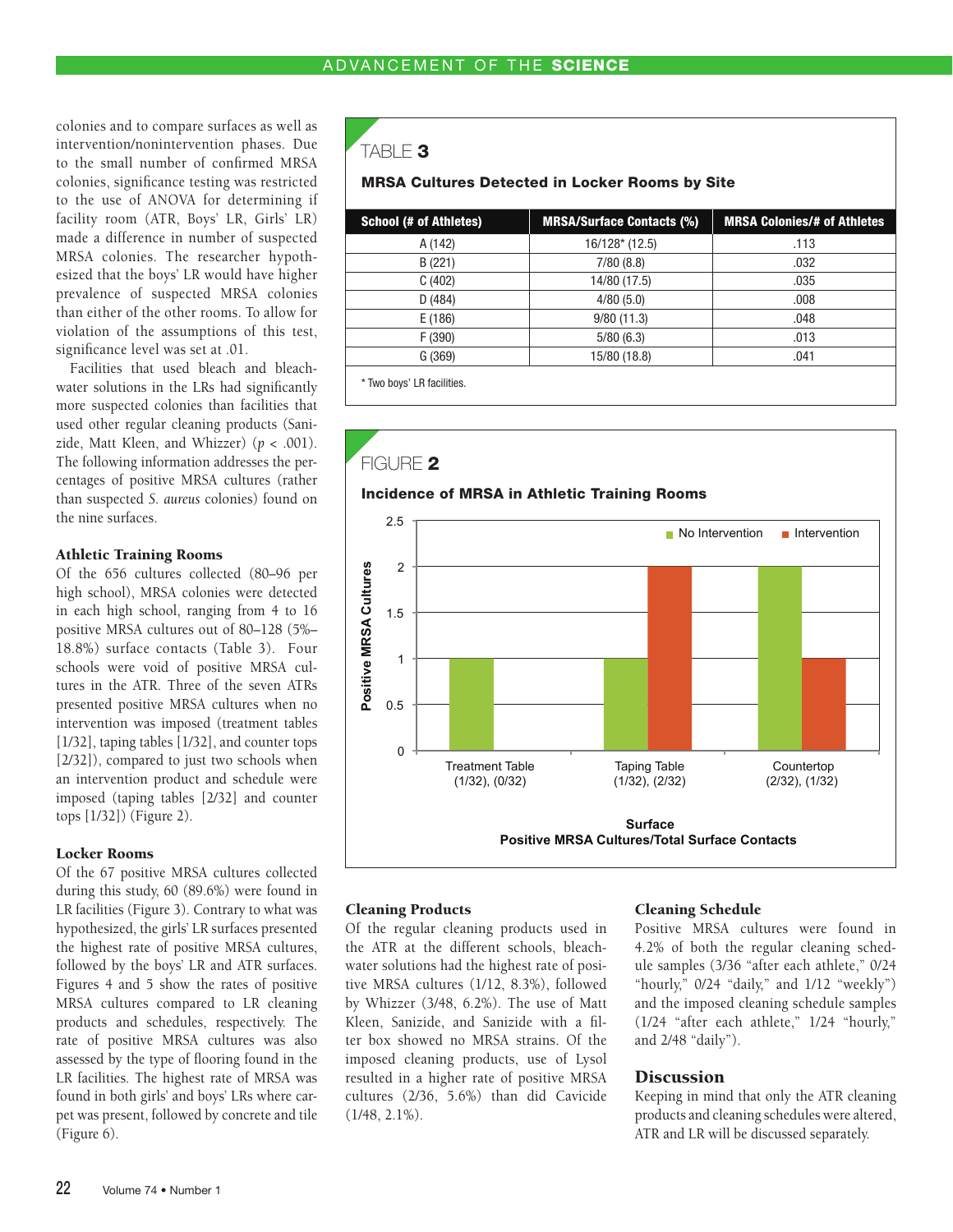



#### Athletic Training Room

During the intervention phase, positive MRSA cultures from treatment tables and countertops decreased; however, the number from taping tables doubled. One possible reason for this is that the initial samples were taken prior to the start of the fall sports season, allowing the possibility that the taping table surfaces may not have been used over the summer. Additionally, the months of intervention (September and November) were likely to service more athletes than the nonintervention months (August and October) with the beginning of the fall semester in September and the crossover between the fall and winter sports seasons in November. The accuracy of information gleaned from our study depends upon the integrity of the ATs in following the intervention protocol specifically assigned to each facility.

#### Locker Room

A greater risk of exposure to MRSA existed in the LR facilities than in the ATRs. Normal LR sanitation products reported by ATs at each school included ReJuvNal, Sanizide, bleach-water solutions, and pure bleach. Of these products, Clorox bleach is the only one listed on U.S. EPA's List H for registered products effective against MRSA. The school where Sanizide and filter boxes were used in the boys' LR showed the lowest incidence of MRSA colonies (0); the filter boxes were absent in the girls' LR where four positive MRSA cultures were obtained. While it is tempting to attribute the higher MRSA count in the girls' LR to the absence of filter boxes, too many other variables were present (e.g., possible difference in cleaning schedules) to explain the discrepancy. Coaches and ATs typically expressed concern over the boys' LR facilities; however, the results actually demonstrated a higher percentage of MRSA colonies on the girls' LR floor and shower surfaces. These findings indicate the importance of sanitation in all athletic facilities, rather than only in boys' LR facilities.

The highest incidence of MRSA was found in girls' and boys' carpeted LRs (20.8% and 20.2%, respectively). While a carpeted LR cuts down on the noise level and may be aesthetically pleasing, coaches and administrators should note the increased risk of exposure to MRSA and other pathogens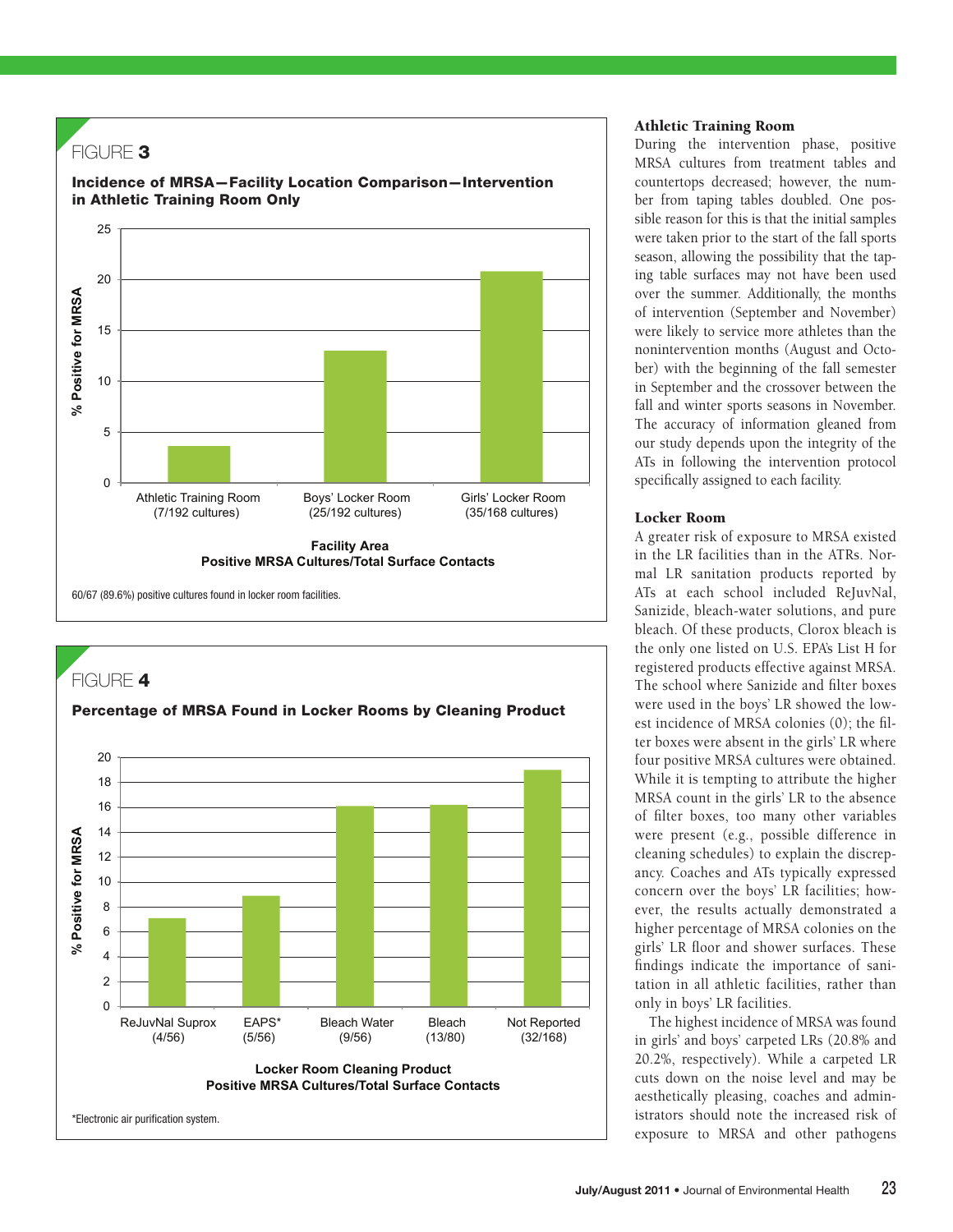that can be trapped in the carpet fibers. The results of our study demonstrate that tile floors have the lowest rate of MRSA; however, the rate of positive MRSA cultures for all LR floor surfaces was higher than 10%. Personnel responsible for purchasing LR sanitation products are encouraged to select products from List H of U.S. EPA's registered products effective against MRSA and vancomycin-resistant *enterococcus faecalis* or *faecium* (VRE) for approved MRSA disinfectants (U.S. Environmental Protection Agency, 2009).

### **Conclusion**

Our study examined the role of disinfecting products and schedules in the control of MRSA and other pathogens in athletic facilities. Only ATRs had sufficient supervision over sanitation practices to modify the cleaning products and schedules with an intervention. Cultures obtained from LRs represent the number of pathogens and positive MRSA cultures present without product or schedule intervention.

While this study represents a small sample of athletic facilities, the results support the notions that MRSA exists and should be controlled within athletic facilities such as ATRs and LRs. Athletic training rooms were significantly cleaner than LRs when considering overall pathogens, which can most likely be attributed to the consistent (i.e., hourly or more frequent) attention to sanitation of the surfaces. This only holds true, however, if the ATs at each site followed the reported or assigned cleaning protocol. As indicated by Montgomery and co-authors (2010), future studies in which each athletic facility is assessed separately to obtain a statistically valid number of samples are warranted.

Carpeted LR floors were identified as the surface with the highest incidence of positive MRSA cultures. School administrators should take note of the relatively inexpensive modification to reduce the incidence of MRSA, and replace LR carpet with nonslip tile floors. In addition, universal precautions, such as those recommended by CDC (2010b) should be taught and emphasized to anyone using ATR and LR facilities to reduce the risk of MRSA transmission in athletic facilities. Finally, since patterns of facility use vary throughout the year, further evaluation of ATR and LR facilities should

### $F$ IGURE 5







include the full year with regular and intervention products and schedules to determine the most effective cleaning product and schedule for controlling MRSA in athletic facilities.

*Corresponding Author***:** Karen Hostetter, Assistant Professor/ATEP Director, The University of Southern Mississippi, 118 College Dr. #5142, Hattiesburg, MS 39406. E-mail: atcm516@ gmail.com.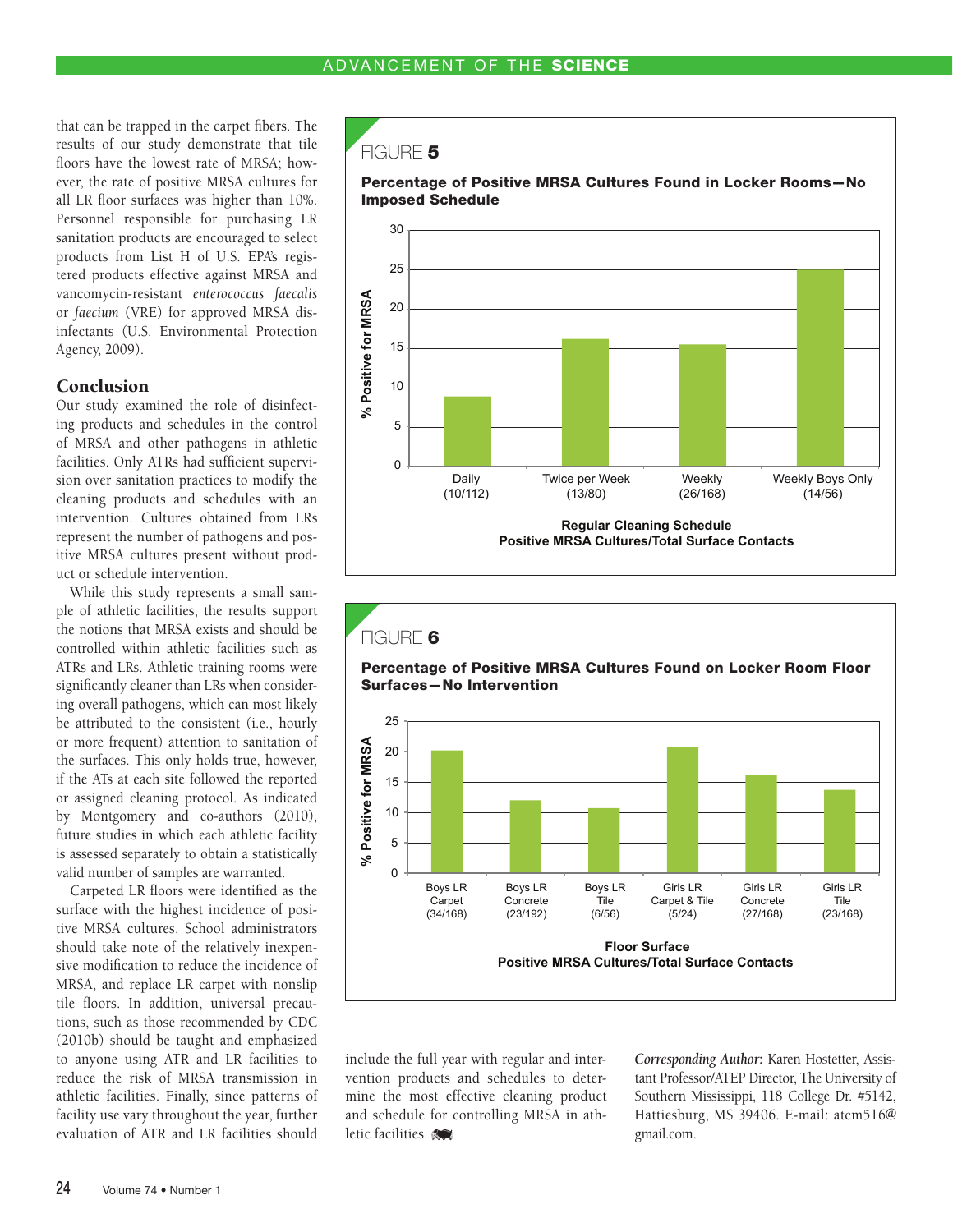# **References**

- Adams, B.B. (2008). Skin infections in athletes. *Dermatology Nursing, 20*(1), 39–44.
- Beam, J.W., & Buckley, B. (2006). Community-associated methicillin-resistant *Staphylococcus aureus*: Prevalence and risk factors. *Journal of Athletic Training, 41*(3), 337–340.
- Begier, E.M., Frenette, K., Barrett, N.L., Mshar, P., Petit, S., Boxrud, D.J., Watkins-Colwell, K., Wheeler, S., Cebelinski, E.A., Glennen, A., Nguyen, D., Hadler, J.L., & Connecticut Bioterrorism Field Epdemiology Response Team. (2004). A high-morbidity outbreak of methicillin-resistant *Staphylococcus aureus* among players on a college football team, facilitated by cosmetic body shaving and turf burns. *Clinical of Infectious Diseases, 39* (10), 1446–1453.
- Centers for Disease Control and Prevention. (2010a). *Prevention Information and Advice for Athletes.* Retrieved March 31, 2011, from http://www.cdc.gov/mrsa/groups/advice-for-athletes.html
- Centers for Disease Control and Prevention. (2010b). *Environmental cleaning & disinfecting for MRSA.* Retrieved March 31, 2011, from http://www.cdc.gov/mrsa/environment/index.html
- Claudio, L. (2008). Synthetic turf: Health debate takes root. *Environ*mental Health Perspectives, 116(3), A116–A122.
- Fagan, V. (2005). *Keeping locker rooms clean: Thorough control*. Retrieved March 31, 2011, from http://www.fagansolutions.net/ keeping-locker-rooms-clean/
- Gorwitz, R.J., Jernigan D.B., & Jernigan, J.A. (2006). *Minimizing methicillin-resistant* Staphylococcus aureus *in the community*. Retrieved March 31, 2011, from http://www.cdc.gov/ncidod/eid/ vol12no06/06-0292.htm
- Guttman, C. (2008, May 1). MRSA: Growing epidemic mandates high index of suspicion. *Dermatology Times*, pp. 48–49.
- Hawkes, M., Barton, M., Conly, J., Nicolle, L., Barry, C., & Ford-Jones, E.L. (2007). Community-associated MRSA: Superbug at our doorstep. *Canadian Medical Association Journal*, 176(1), 54–56.
- Levenhagen, K.M. (2008). Community-acquired methicillin-resistant *Staphylococcus aureus:* An emerging concern for physical therapists. *Physiotherapy Research International, 13*(1), 9–17.
- Mississippi State Department of Health. (2007). *Mississippi morbidity report.* Jackson, MS: Author.
- Mississippi State Department of Health. (2009). *MRSA: Facts and prevention.* Retrieved March 31, 2011, from http://www.healthyms. com/msdhsite/index.cfm/14,5514,271,341,html
- Montgomery, K., Ryan, T.J., Krause, A., & Starkey, C. (2010). Assessment of athletic health care facility surfaces for MRSA in

the secondary school setting. *Journal of Environmental Health, 72*(6), 8–11.

- Newell, K. (2007, September). How cool and clean is your locker room? What you need to have and maintain a winning facility. *Coach and Athletic Director,* pp. 58–61.
- Romano, R., Lu, D., & Holtom, P. (2006). Outbreak of communityassociated methicillin-resistant *Staphylococcus aureus* skin infections among a collegiate football team. *Journal of Athletic Training, 41*(2), 141–145.
- Salgado, C.D., Calfee, D.P., & Farr, B.M. (2003). Interventions to prevent methicillin-resistant *Staphylococcus aureus* transmission in health care facilities: What works? *Clinicians Microbiology Newsletter, 25*(18), 137–144.
- Sampathkumar, P. (2007). Methicillin-resistant *Staphylococcus aureus*: The latest health scare. *Mayo Clinic Proceedings, 82*(12), 1463–1467.
- Samuels, C.A. (2007, October 24). Resistant staph germ poses school health concerns. *Education Week.* Retrieved March 31, 2011, from http://www.edweek.org/ew/articles/2007/10/24/09germs.h27.html
- Sedgwick, P.E., Dexter, W.W., & Smith, C.T. (2007). Bacterial dermatoses in sports. *Clinics in Sports Medicine, 26* (3), 383–396.
- Stanforth, B., Krause, A., Starkey, C., & Ryan, T.J. (2010). Prevalence of community-associated methicillin-resistant *Staphylococcus aureus* in high school wrestling environments. *Journal of Environmental Health, 72*(6), 12–16.
- Stevens, M.P., Bearman, G., Rosato, A., & Edmond, M. (2008). Community-acquired methicillin-resistant *Staphylococcus aureus* in a women's collegiate basketball team. *Southern Medical Journal, 101*(10), 1067–1068.
- Strout, E. (2006, September 29). An unwelcome visitor in the locker room. *Chronicle of Higher Education*, *53*(6). Retrieved September 25, 2008, from http://chronicle.com/weekly/v53/i06/06a04601.htm
- Weiner, H.R. (2008). Methicillin-resistant *Staphylococcus aureus* on campus: A new challenge to college health. *Journal of American College Health, 56* (4), 347–350.
- U.S. Environmental Protection Agency. (2009). *List H: EPA's registered products effective against methicillin-resistant* Staphylococcus aureus *(MRSA) and vancomycin-resistant* Enterococcus faecalis *or* faecium *(VRE)*. Retrieved March 31, 2011, from http://www.epa. gov/oppad001/list\_h\_mrsa\_vre.pdf



You can catch over 25 sessions on demand that were recorded live at<br>the NEHA 2011 AEC held in Columbus! Visit neha2011aec.org/virtual\_<br>experience.html for more information and registration. the NEHA 2011 AEC held in Columbus! Visit neha2011aec.org/virtual\_ experience.html for more information and registration.